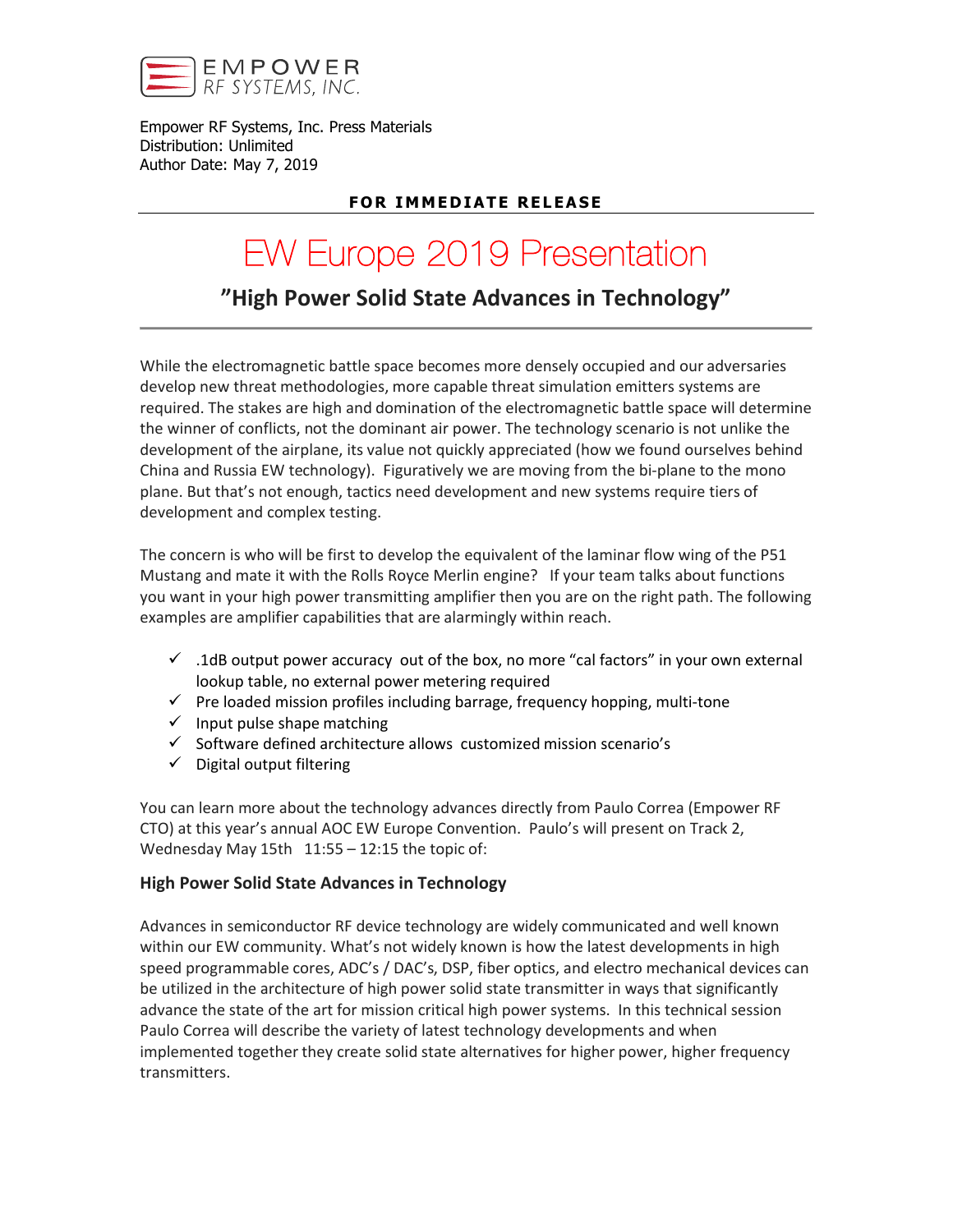

Empower RF Systems, Inc. Press Materials Distribution: Unlimited Author Date: May 7, 2019

## FOR IMMEDIATE RELEASE



#### Speakers Bio

Paulo Correa is Empower RF's CTO with 41 years of experience in RF and microwave with past roles including Director of Advanced Studies at Thales and CTO at Thomson Broadcast and Multimedia. With 13 patents to his name, Mr. Correa is also the architect of Empower's intelligent and flexible Next Generation series of amplifiers.

#### About Empower RF Systems

Empower RF Systems is a technologically superior supplier of High Power Solid State RF & Microwave Amplifiers. Our offerings include modules, intelligent rack-mount amplifiers, and multi-function RF Power Amplifier solutions HF to X Band, with output power combinations ranging from tens of watts to multi-kilowatts. Key capabilities and differentiators include Unprecedented size, weight and power reduction, patented architecture that includes an internal "connector-less" RF path (an industry first) with the added benefit of an inherently rugged design, user interface and diagnostics capabilities built around high performance microprocessors and an IP addressable, embedded web server.



*Empower RF Systems will be exhibiting at this year's Electronic Warfare Europe Convention in Stockholm, Sweden at Booth E17. Empower RF Systems is conducting remote live demonstrations of our broadband, high power 1KW, 20 to 500 MHz (S) amplifier. The amplifier will be housed at our headquarters in Los Angeles and viewed in the AOC exhibit venue with live streaming video while remotely controlling the amplifier from the exhibit floor through a standard web browser.*

Visit Empower RF website: [http://www.EmpowerRF.com](http://www.empowerrf.com/)